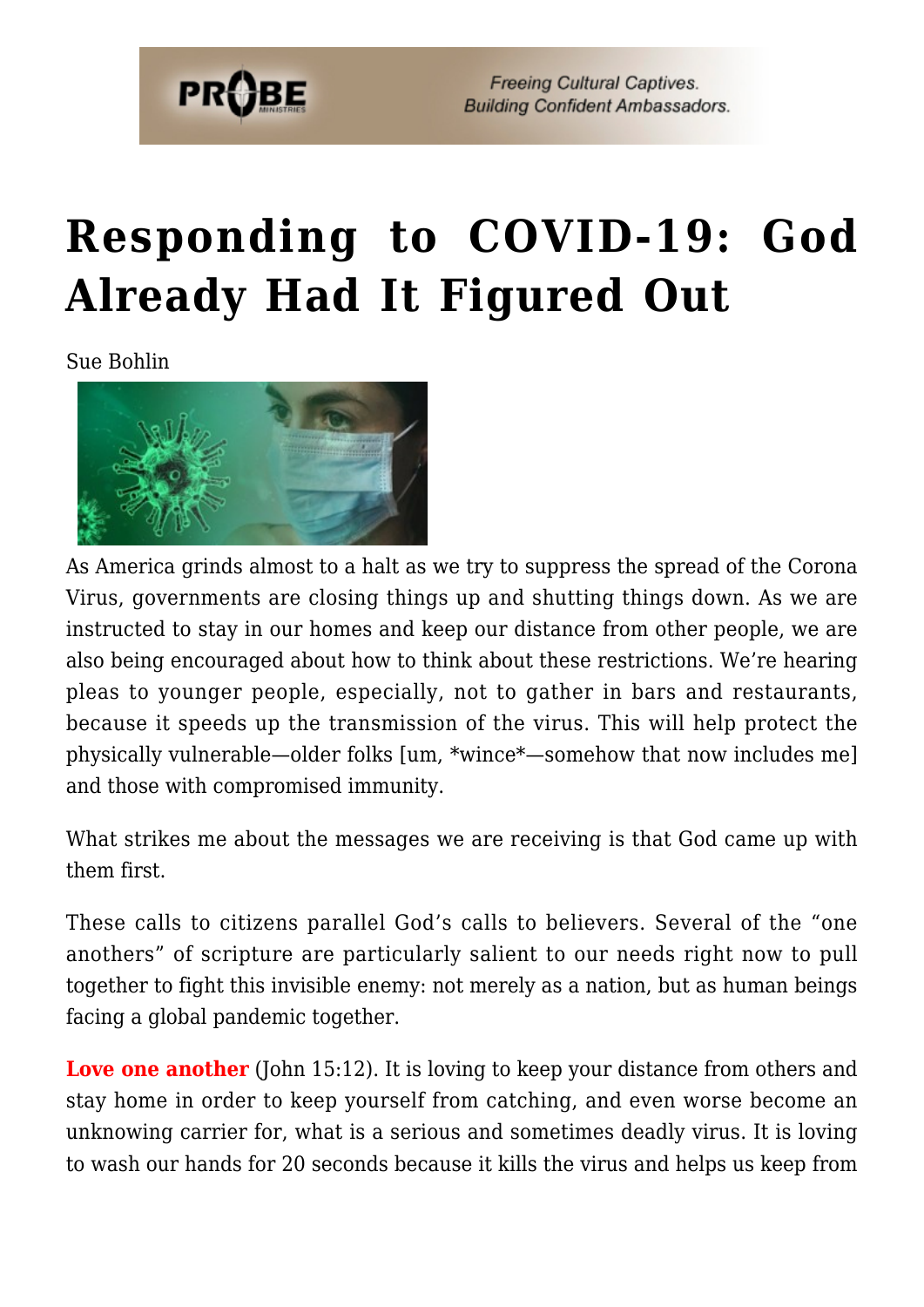

spreading the virus to others.

**Serve one another** (Galatians 5:13). It just *delights* me to receive texts from friends asking if they can go to the store for us, and to read offers on my Next Door app from people offering to run errands and shop for the older and healthchallenged people in our neighborhood.

**Bear one another's burdens** (Galatians 6:2). Saying no to ourselves (such as wanting to hang out with friends in groups) in order to protect others is one way of bearing each other's burdens. Buying online gift cards from restaurants that now can't serve diners in order to provide a cash flow when they are strapped is another. Providing childcare, eldercare and respite care is yet another. Reaching out by phone, text and other social media is how we can bear the burden of loneliness to people in isolation.

**Be hospitable to one other** (1 Peter 4:9). Leaving food gifts on a neighbor's door step. Sending/leaving notes to assure people they are remembered and they are important.

**Pray for one another** (James 5:16). We need to pray for protection, especially for health care workers who expose themselves to danger every minute of their working day. We need to pray for those struggling against the symptoms of the virus. Is there anything as scary as having trouble breathing? We need to pray for business owners and employees who have lost their ability to provide for themselves and their families.

I have a mental list that I pray through every time I wash my hands.

Finally, I especially love Philippians 2:3-4 in view of our current challenge:

Do nothing from selfishness or empty conceit, but with humility of mind **regard one another as more important than yourselves**; do not merely look out for your own personal interests, but also for the interests of others.